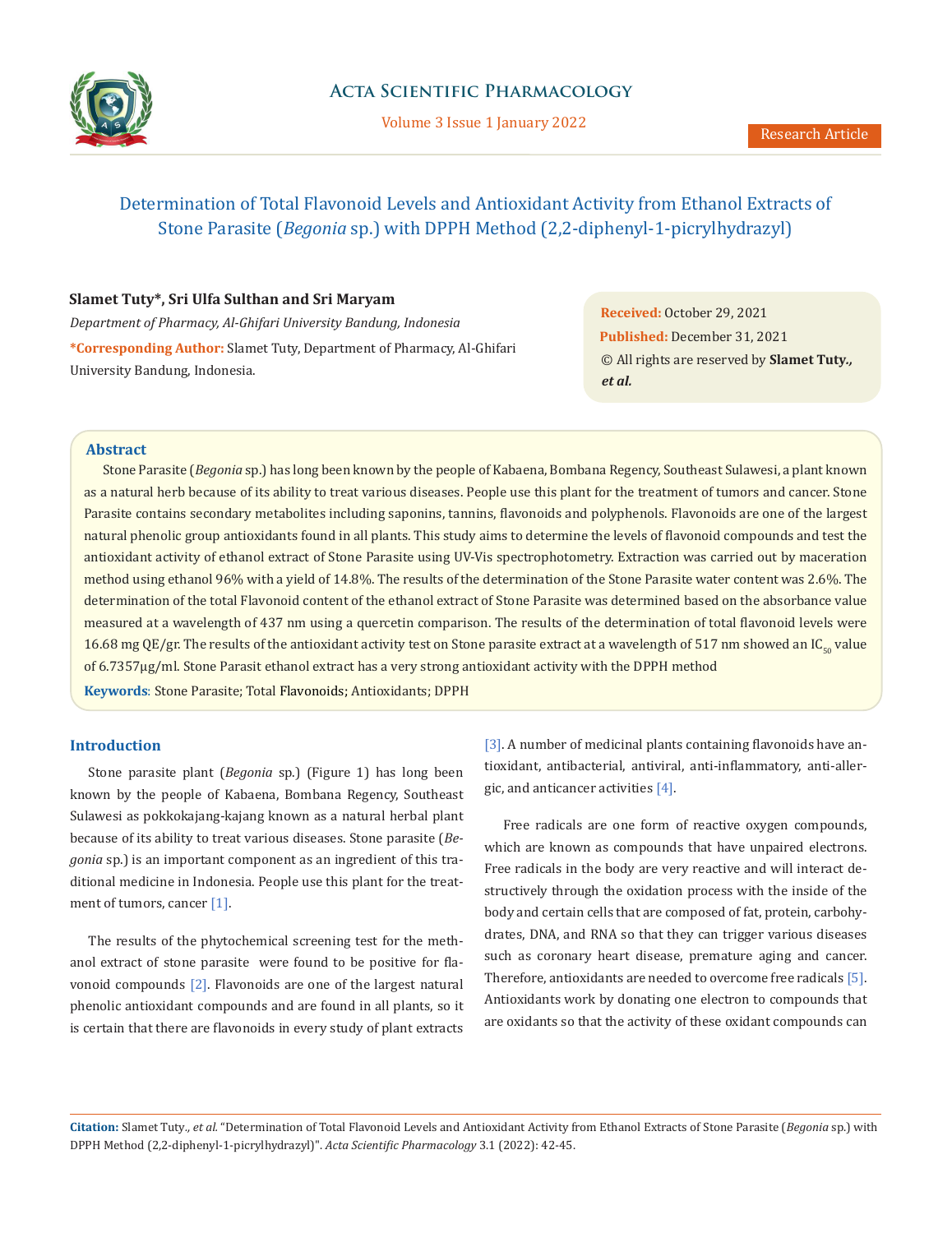**Determination of Total Flavonoid Levels and Antioxidant Activity from Ethanol Extracts of Stone Parasite (***Begonia* **sp.) with DPPH Method (2,2-diphenyl-1-picrylhydrazyl)**

|                                                                                                                                                                                                                                                                                                   | <b>HERBARIUM JATINANGOR</b><br><b>LABORATORIUM TAKSONOMI TUMBUHAN</b><br>DEPARTEMEN BIOLOGI FMIPA UNPAD<br>Gedung D2-212, Jl. Raya Bandung Sumedang Km 21 Jatinangor<br>Telp. 022-7796412, email: phanerogamae@yahoo.com                                                                                                                                                                                                                                                                                                                                                                                                                                                                                |  |
|---------------------------------------------------------------------------------------------------------------------------------------------------------------------------------------------------------------------------------------------------------------------------------------------------|---------------------------------------------------------------------------------------------------------------------------------------------------------------------------------------------------------------------------------------------------------------------------------------------------------------------------------------------------------------------------------------------------------------------------------------------------------------------------------------------------------------------------------------------------------------------------------------------------------------------------------------------------------------------------------------------------------|--|
|                                                                                                                                                                                                                                                                                                   | <b>LEMBAR IDENTIFIKASI TUMBUHAN</b><br>No.19/HB/07/2020                                                                                                                                                                                                                                                                                                                                                                                                                                                                                                                                                                                                                                                 |  |
| Nama<br><b>NPM</b><br>Instansi<br><b>Tanggal Koleksi</b><br>Lokasi<br>Hasil Identifikasi.<br>Nama Ilmiah<br>Sinonim<br>Nama Lokal<br>Suku/Famili<br>Klasifikasi (Hirarki Taksonomi)<br>Kingdom<br><b>Divisi</b><br><b>Class</b><br>Ordo<br>Famili<br>Genus<br>Species<br>Referensi:<br>Groningen. | Herbarium Jatinangor, Laboratorium Taksonomi Tumbuhan, Departeman Biologi FMIPA<br>UNPAD, dengan ini menerangkan bahwa:<br>: Sri Ulfa Sulthan<br>: DIA181948<br>: AL-GHIFARI<br>Telah melakukan identifikasi tumbuhan, dengan No. Koleksi: -<br>: 25 Juli 2020<br>: Jabar<br>: Begonia sp.<br>: Begonia tuberhybrida var. alba<br>: Benalu Batu<br>: Begoniaceae<br>Plantae<br>Tracheophyta<br>Magnoliopsida<br><b>Cucurbitales</b><br>Begoniaceae<br>Beyonia<br>Begonia sp.<br>Backer, C. A. and Bakkuizen v/d Brink R. C Jr. 1963. Flora of Java. Wolter-Noordhoff NV.<br>Cronquist, Arthur. 1981. An Integrated System of Classification of Flowering Plants.<br>Columbia University Press. New York |  |
|                                                                                                                                                                                                                                                                                                   | The Plant List. Website Dunia Tumbuhan. http://www.theplantlist.org/tpl1.1/record/kew-713<br>Diakses tanggal, 29 Juli 2020.                                                                                                                                                                                                                                                                                                                                                                                                                                                                                                                                                                             |  |
|                                                                                                                                                                                                                                                                                                   | Jatinangor, 29 Juli 2020<br>Identifikator.<br>LABORATORIUM TÁHBONOMI TLIMBUHAN<br>JURUSAN BIOLOGI FUIPA UNPAD<br>Drs. Joke Kusmoro, M.P.<br>NIP. 19600801 199101 1 001                                                                                                                                                                                                                                                                                                                                                                                                                                                                                                                                  |  |

be inhibited. Chemically, antioxidants are compounds that donate electrons (electron donors), and biologically, the definition of antioxidants are compounds that can counteract or reduce the negative effects of oxidants [6].

One of the methods used to test the antioxidant activity is the DPPH method (2,2-diphenyl-1-picrylhydrazyl). The DPPH method is easy to use, fast, fairly thorough and good for use in organic solvents.

UV-Vis spectrophotometry is an analytical technique using a visible light radiation source (380-800 nm) with a spectrophotometer instrument. This method is a simple, easy method and has a fairly high level of accuracy [7].

#### **Experiment**

#### **Materials**

Erlenmeyer, analytical balance, brown bottle, knife, spatel, watch glass, porcelain cup,volumetric flask, funnel, beaker, measuring cup, drop pipette, volume pipette, oven, evaporator, bath water, test tube, moisture balance, UV –Vis spectrophotometer.

Ethanol 96%, AlCl<sub>3</sub>, quercetin, HCL, acetic acid, DPPH, Ascorbic acid, aluminum foil, filter paper, distilled water,  $\rm H_2SO_{4'}$  Dragendroff's reagent, Mayer's reagent, Mg, NaCl 10%, FeCl<sub>3</sub>.

43

#### **Preparation of sample**

Stone parasite obtained from Kabaena Island, Bombana Regency, Southeast Sulawesi. A total of 1 kg of parasite stone samples were cleaned of dirt, washed with running water, drained and then cut into small pieces. Stone parasite is dried and then put into a container.

#### **Extraction**

150 grams of stone parasite coarse powder was extracted using 96% ethanol solvent by maceration method for 3 x 24 hours protected from light while stirring occasionally, then filtered using filter paper to obtain the filtrate. Then evaporated using a Rotary Vacuum Evaporator at a temperature of  $40^{\circ}$ C, obtained a thick extract and then evaporated using a water bath at a temperature of <  $50^{\circ}$ C to obtain a concentrated extract of stone parasite as much as 22,2 g with a yield of 14.8%.

**Citation:** Slamet Tuty*., et al.* "Determination of Total Flavonoid Levels and Antioxidant Activity from Ethanol Extracts of Stone Parasite (*Begonia* sp.) with DPPH Method (2,2-diphenyl-1-picrylhydrazyl)". *Acta Scientific Pharmacology* 3.1 (2022): 42-45.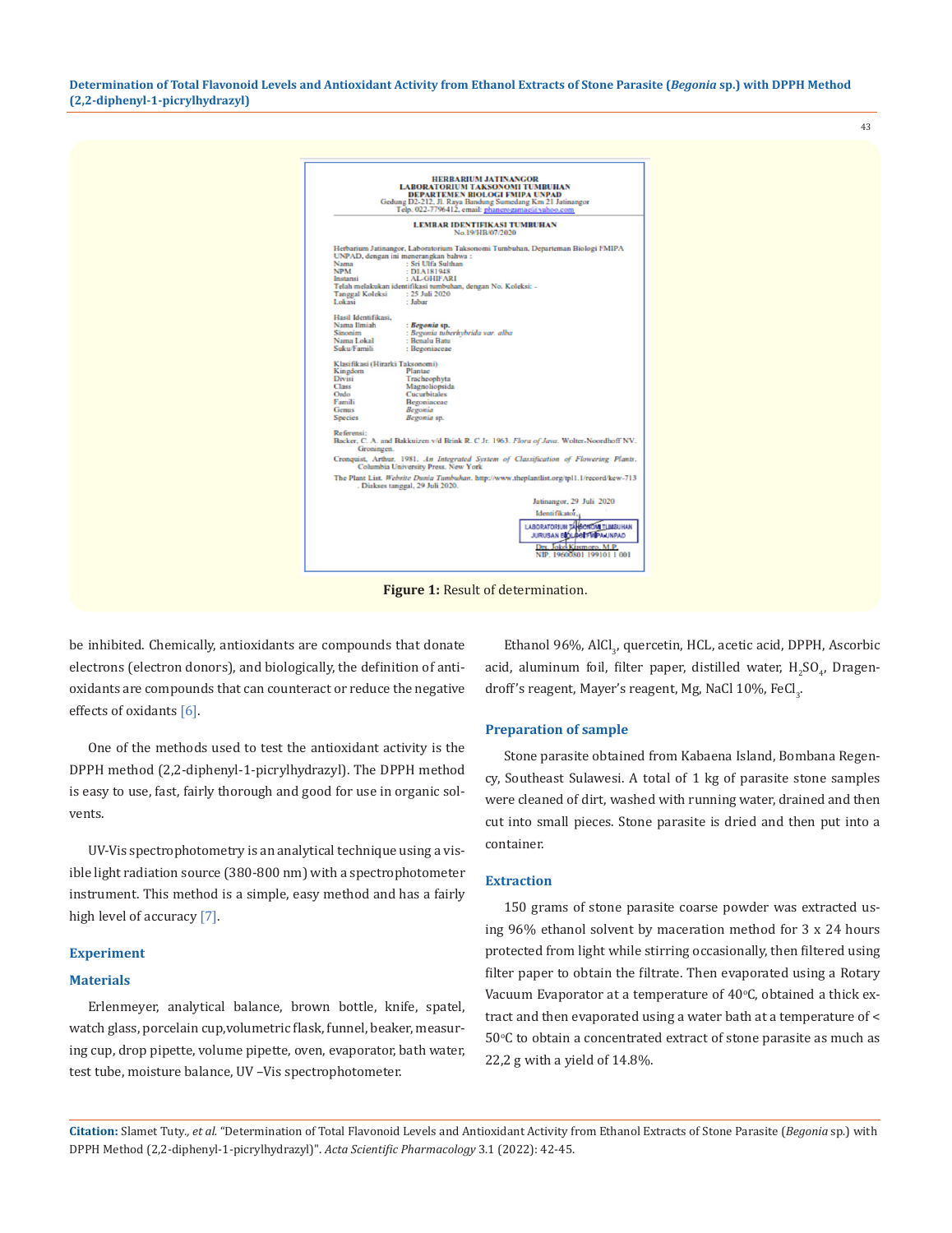#### **Phytochemical screening**

Phytochemical screening is a preliminary stage that can provide an overview of the content of certain compounds in natural materials to be studied [8]. Screening for alkaloids, flavonoids, tannins and saponins was carried out.

#### **Total flavonoid content (TFC)**

Total flavonoid content with quercetin as a comparison, 15 mg of extract, dissolved in 10 mL of ethanol, in order to obtain a concentration of 1500 ppm. From this solution, 1 mL of pipette was added, 1 mL of 2% AICI $_3$  solution and 1 mL of 120 mM potassium acetate were added. Samples were incubated for one hour at room temperature. The absorbance was determined using UV-Vis spectrophotometry at a maximum wavelength of 437 nm [9]. The total flavonoid content was figured as g quercetin equivalent per 100 g extract.

#### **DPPH scavenging activity**

Preparation of DPPH solution by mixing 4 mg of DPPH with 96% ethanol in a 100 mL volumetric flask to obtain a concentration of 100 ppm. Then the absorption was measured at a wavelength of 400-600 nm using UV-Vis spectrophotometry.

20 mg of ethanol extract of stone parasites was dissolved with ethanol in a 10 mL volumetric flask and then centrifuged. Various concentrations of 10 ppm, 20 ppm, 30 ppm, 40 ppm and 50 ppm were made, homogenized and incubated for 30 minutes in a dark place at 37°C. The absorbance was measured at a wavelength of 517 nm using UV-Vis spectrophotometry. The  $IC_{50}$  value is calculated using the linear regression equation formula.

#### **Results and Discussion**

- Plant determination was done in Plant Taxonomy Laboratory, Department of Biology, Faculty of Mathematics and Natural Sciences (FMIPA) Universitas Padjadjaran Jatinangor and stated that the plants used were stone parasite (*Begonia* sp.) (Figure 1).
- • Characterization of simplicia exhibited that water content 2,6% and loss drying 16,68%.
- Results pumpkin seed extraction 22,2 g with a yield of 14,8%.
- The chemical screening was performed in extracts to find out the presence of secondary metabolites such as alkaloids, flavonoids, tannins, saponins in extracts. The results of the phytochemical screening can be seen in table 1.
- The total flavonoid test results were calculated in mg  $QE/100g$ and the total flavonoid content of the ethanol extract of stone parasite was 16,92 mg QE/100g.
- Measurement of antioxidants using the DPPH method was characterized by a purple to yellow color change after being incubated for 30 minutes. The DPPH method was chosen because it is simple, easy, fast and sensitive and requires a small sample to determine the antioxidant activity of natural compounds [10]. Ascorbic acid was used as a comparison because it has very strong antioxidant properties. The  $IC_{50}$  calculation results for Ascorbic acid is 1,211 µg/mL exhibit very strong antioxidant activity and ethanol extract of stone parasite is 6,731 µg/mL, exhibit very strong antioxidant activity.
- The standard linear regression curve of inhibition of antioxidant activity of Ascorbic Acid and ethanol extract of stone parasite using DPPH can be seen in figures 3 and 4.



**Figure 2:** Stone Parasite (Begonia sp.).



**Figure 3:** Standard Curve of Linear Regression % Inhibition of Antioxidant Activity of Vitamin C with DPPH.

**Citation:** Slamet Tuty*., et al.* "Determination of Total Flavonoid Levels and Antioxidant Activity from Ethanol Extracts of Stone Parasite (*Begonia* sp.) with DPPH Method (2,2-diphenyl-1-picrylhydrazyl)". *Acta Scientific Pharmacology* 3.1 (2022): 42-45.

44